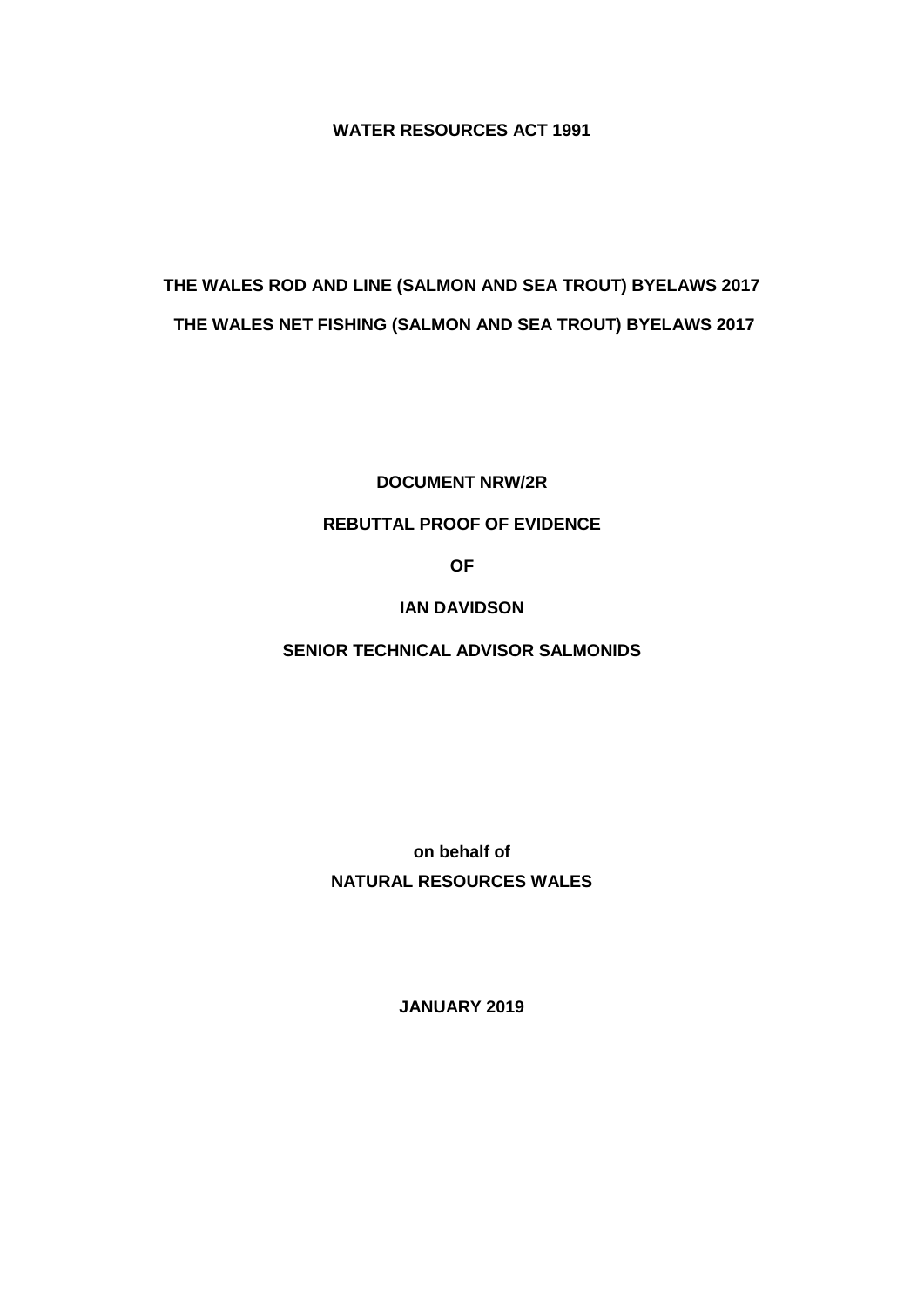This page has been left intentionally blank.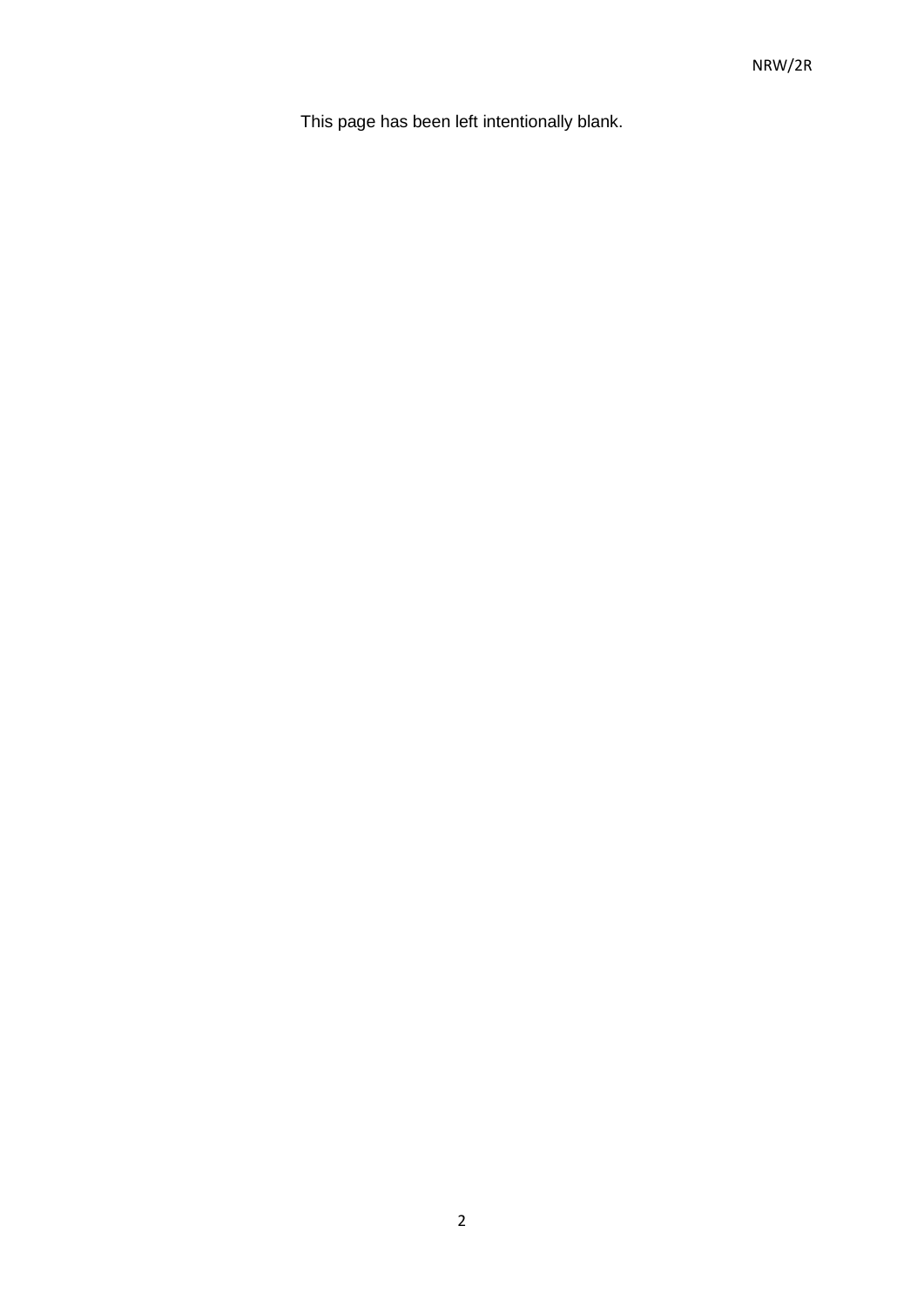### **1 Introduction**

- 1.1 Further to my Proof of Evidence submitted on 21 November 2018 (**NRW/2**), and having considered the Objectors' evidence submitted on 18 December 2018, I, Ian Davidson, present this rebuttal evidence.
- 1.2 My rebuttal is limited to those matters which require the submission of additional written evidence and will not repeat evidence already before the inquiry.
- 1.3 My rebuttal evidence addresses the following key issues:
	- 1.3.1 Derivation and use of Conservation Limits (**"CLs"**) 1
	- 1.3.2 Data sources for stock assessment
- 1.4 I also address the request for further information made by Mr John in his supplementary proof dated 31 December 2018 $^2$ .

 $1$  NRW/1D, p 3.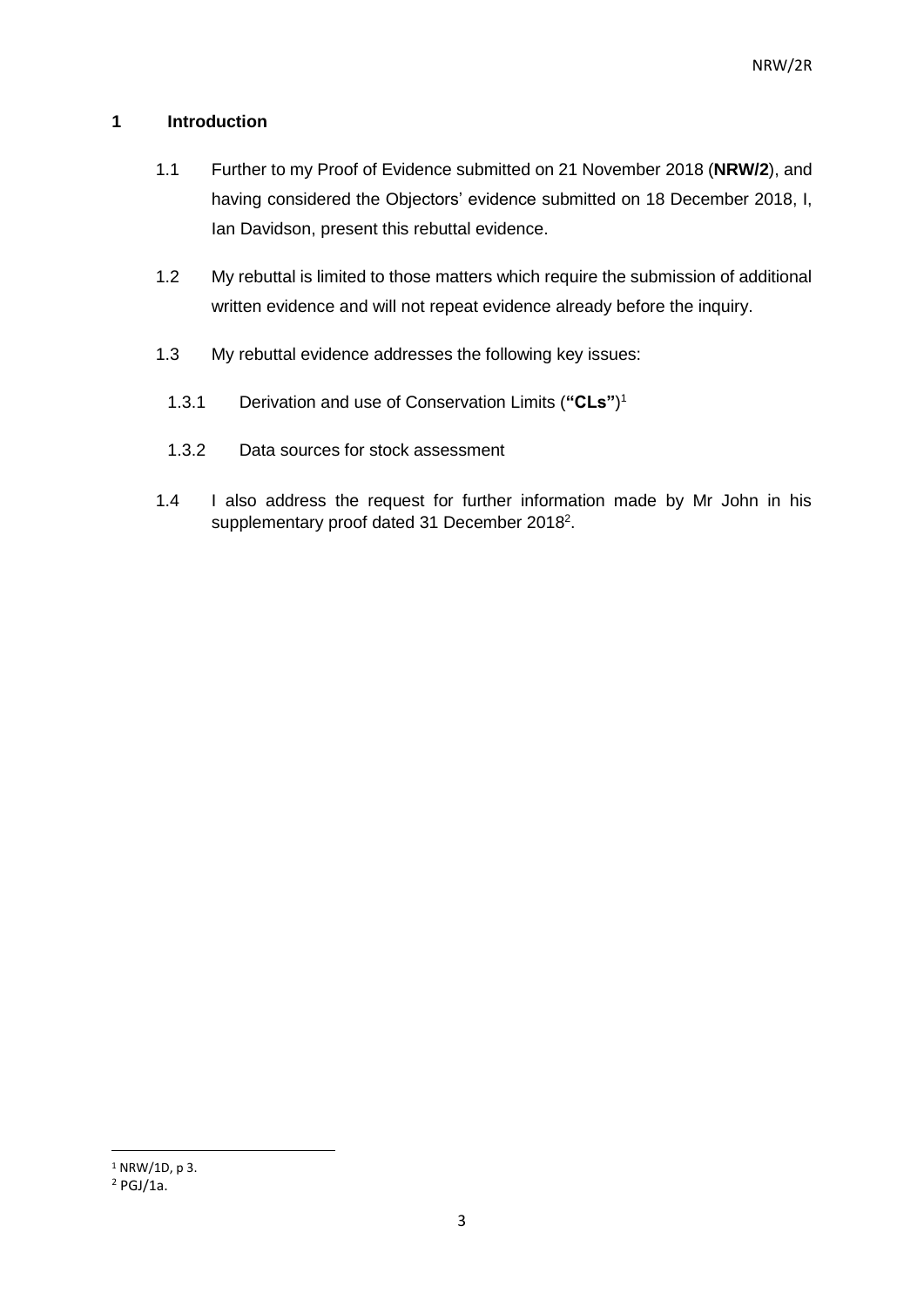This page has been left intentionally blank.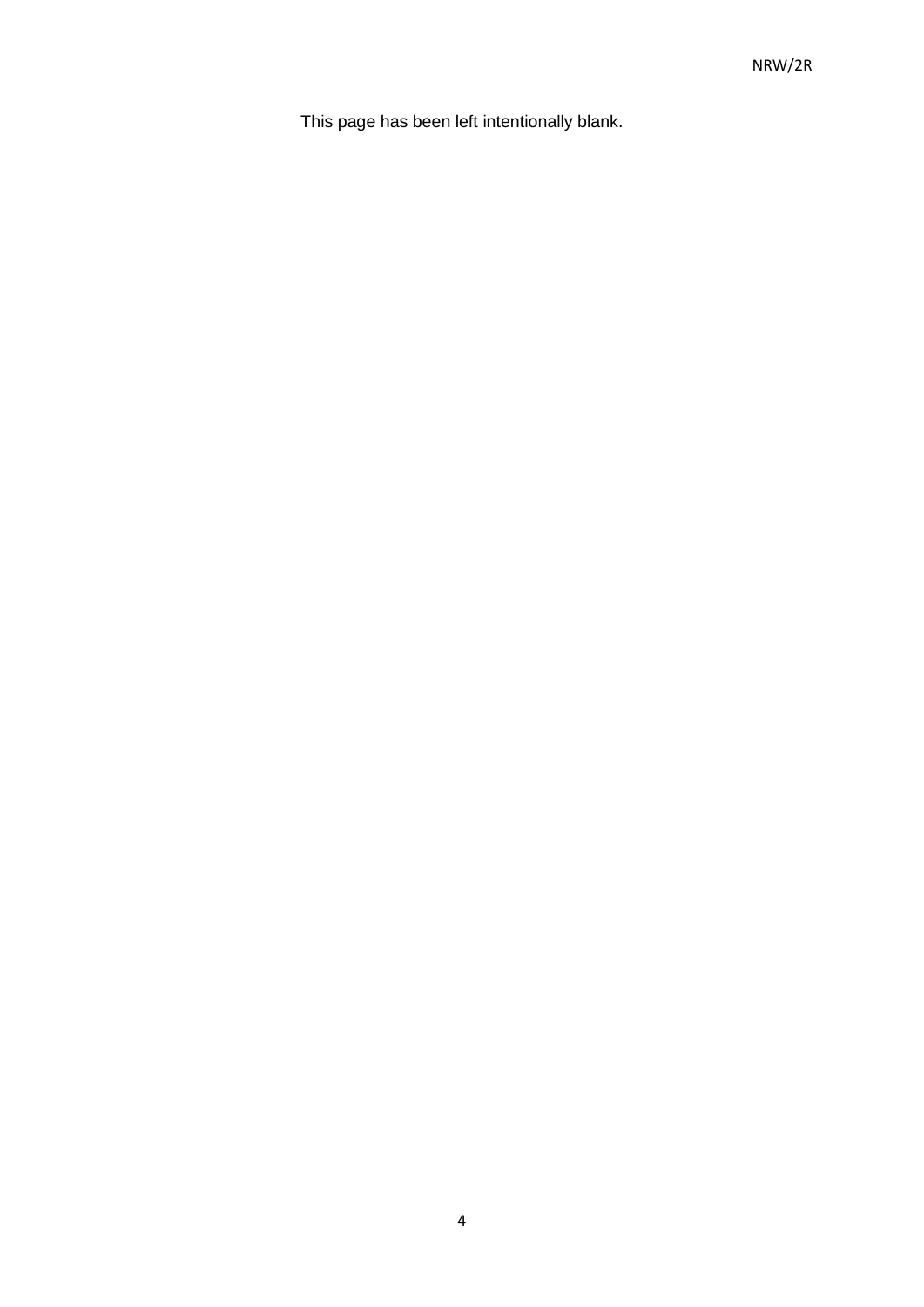### **2 Derivation and use of Conservation Limits**

- 2.1 There are two main matters raised by Objectors in respect of the derivation and use of Conservation Limits, which will each be considered in turn:
	- (a) First, it is argued that the CLs, Management Objectives and associated Management Targets<sup>3</sup> have been wrongly applied by NRW in assessing the status of individual river stocks and/or are unfit for purpose.<sup>4</sup>
	- (b) Secondly, Objectors contend that poorly fitting (Ricker) stock and recruitment relationships have been used to derive CLs for both salmon and sea trout, ignoring numerous intervening factors operating in the life cycle which influence fish numbers (e.g. environmental quality, predation, etc.)<sup>5</sup>

## *Objection contention 1: The Conservation Limits, Management Objectives and associated Management Targets have been wrongly applied by NRW in assessing the status of individual river stocks and/or are unfit for purpose<sup>6</sup>*

- 2.2 Some of the Objector evidence<sup>7</sup> labours under a misunderstanding as to the terminology associated with CLs and their application to stock assessment. This matter is largely addressed in primary evidence.<sup>8</sup> I make the following additional points in response to specific contentions here.
- 2.3 First, Objectors express concern about the adjustment of the Replacement Line<sup>98</sup> and how and why that affects the CL value. Adjustment of the Replacement Line occurred in 2003 to reflect lower levels of sea survival than were originally assumed when setting CLs. The outcome of this revision was a reduction in CL values across all rivers. Some of the Objector evidence reveals a mistrust of this process and misunderstanding of its consequences. 10

<sup>3</sup> NRW/1D, p 6.

<sup>4</sup> CPWF/2, paras 25 and 76; AN/1A, para 144; AN/1E, para 2; AT/1 paras 20 and 21.

<sup>5</sup> BM/1, Section 2.2.

<sup>6</sup> CPWF/2, paras 25 and 76; AN/1A, para 144; AN/1E, para 2; AT/1 paras 20 and 21.

<sup>7</sup> CPWF/2, paras 25 and 76; AN/1A, para 144; AN/1E, para 2; AT/1 paras 20 and 21.

<sup>8</sup> NRW/2 paras 3.44. to 3.54 and NRW/4, Section 4.

<sup>&</sup>lt;sup>9</sup> The Replacement Line is a straight-line relationship which defines the survival rate between fish leaving the river as smolts and retuning as adults. In combination with the stock-recruitment curve describing the egg to smolt stage, it effectively completes a model of the full lifecycle. See para 3.46 of my primary evidence NRW/2, and ACC/29.

<sup>10</sup> CPWF/2, paras 26 to 30.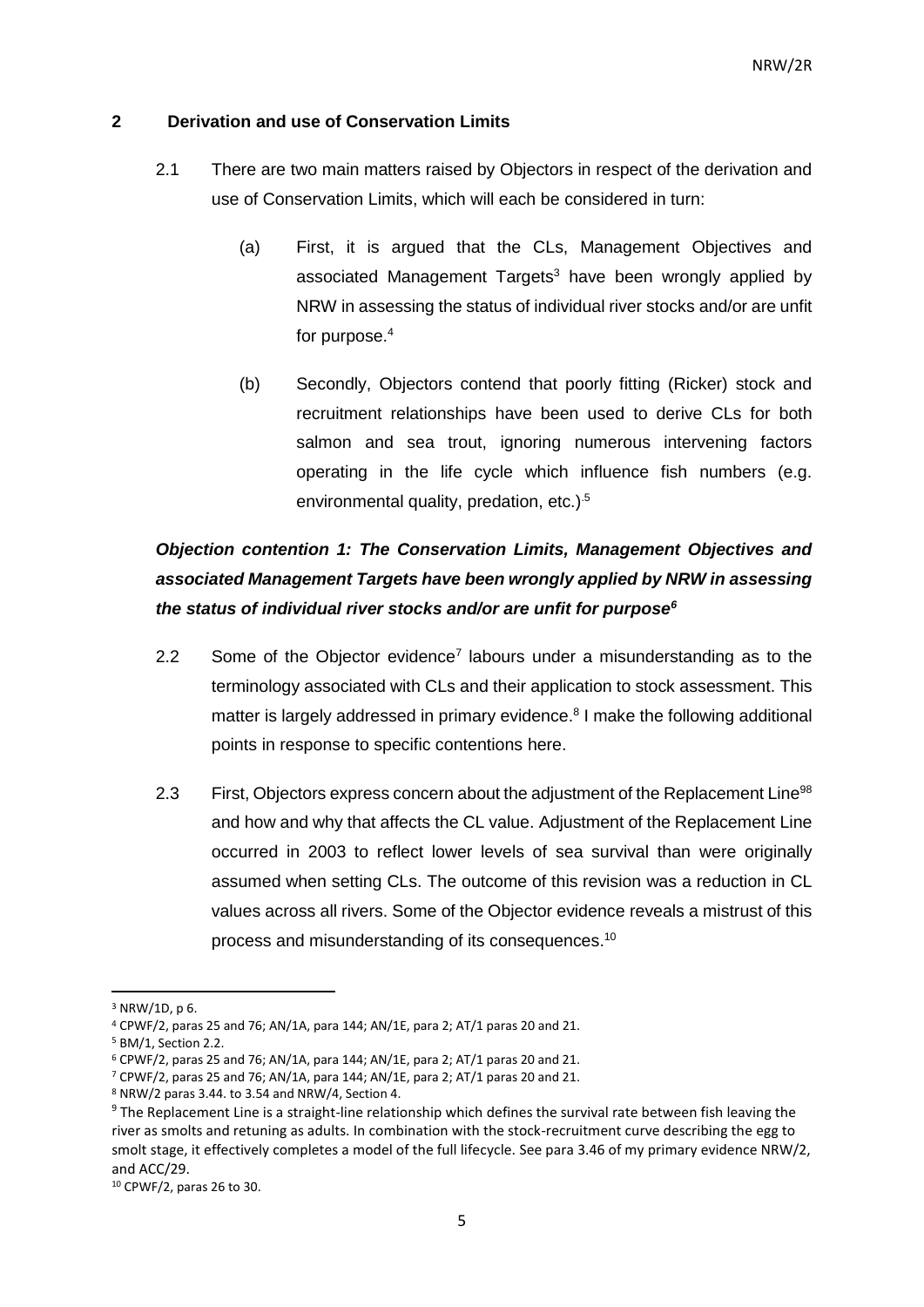- 2.4 Fig 1 and the associated Table in the submission from CPWF,<sup>11</sup> present an unusual way of viewing the impact of falling sea survival on stock levels. In practice, the stock-recruitment curve defines a fixed carrying capacity for each river system (i.e. its smolt producing capacity) based on the physical nature of that system and the available area of spawning/rearing habitat. The consequence of falling sea survival will be fewer adults returning for a given smolt output and the population settling at a lower level of production. Fig  $1<sup>9</sup>$ , however, implies that adult numbers can be maintained by boosting smolt output (including beyond the carrying capacity of the system), although the means by which this would occur are not made clear.
- 2.5 As CPWF have observed, it is true to say that further adjustment of the Replacement Line to reflect more recent (and poorer) sea survival would result in a reduction in the CL. This is because the CL is set to maximise the catch of fish returning to home waters, and is not, as such, a reference point to conserve stocks. The inclusion of the Management Objective (and associated Management Target) does, however, afford additional protection to stocks (a buffer above the CL). CLs and Management Targets, at their current level, are considered to provide adequate protection to stocks (close to but not at maximum smolt production). Consequently, (and contrary to the conclusion drawn by CPWF<sup>9</sup>) further downgrading of CLs in response to falling sea survival is not being considered by NRW or the Environment Agency ("EA") as this would have the undesirable effect of weakening stock protection to unacceptable levels.
- 2.6 Secondly, further concerns are raised about variations in the Management Target expressed as a percentage of the  $CL$ ,<sup>12</sup> and particularly its use in identifying egg deficit/shortfalls in ranking the vulnerability of river stocks.<sup>13</sup>
- 2.7 These deficit/shortfalls provide an additional indicator of stock performance, but are ranked third after (1) 'risk' status and (2) the 10-year trend in egg deposition estimates, both of which result from the formal compliance test (these indicators are referred to as 'stock health indicators' by CPWF<sup>14</sup>). The purpose of this three-

1

<sup>11</sup> CPWF/2, paras 26 to 30.

<sup>12</sup> CPWF/2, paras 25 and 76; AN/1A, para 144; AN/1E, para 2; AT/1 paras 20 and 21.

<sup>13</sup> NRW/2, Tables 2 and 3 on pp 29-30.

<sup>14</sup> CPWF/2 paras 73 to 76.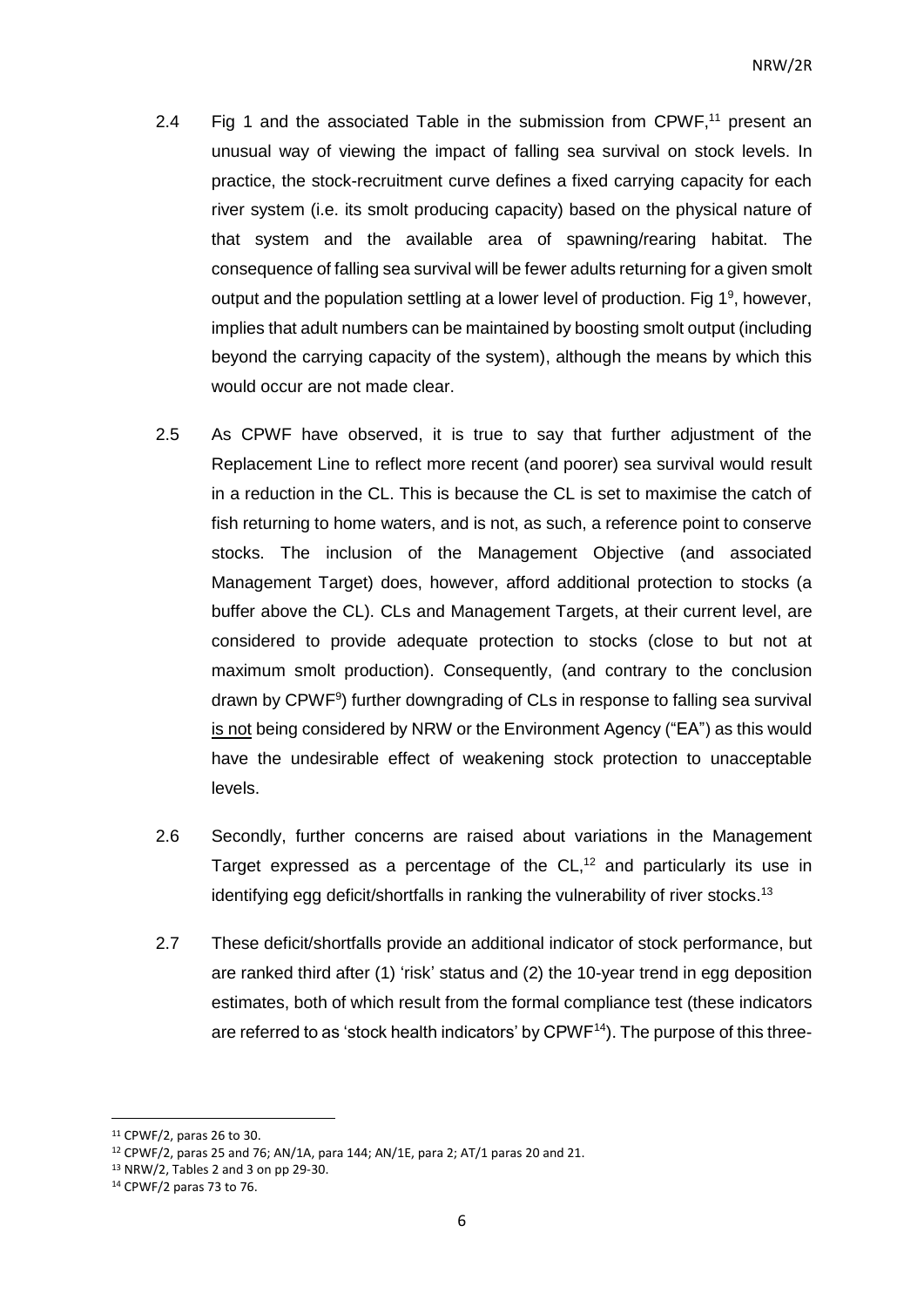tier ranking process is to identify the most vulnerable stocks and the likely need for additional fisheries regulation.

2.8 The level of the Management Target relative to the CL reflects the degree of variation in egg deposition estimates over the latest 10-year period. Put simply, the more stocks vary from year-to-year, the less certainty there can be that the CL is being met. This means that where stocks have a high level of variation, the Management Target has to be higher as a percentage of the CL, in order to ensure that those stocks meet their Management Objective (of exceeding the CL for four years out of five). Conversely, where stocks are less variable, the Management Target is lower as a percentage of the CL.

# *Objector contention 2: Poorly fitting (Ricker) stock and recruitment relationships used to derive CLs for both salmon and sea trout, ignoring numerous intervening factors operating in the life cycle which influence fish numbers (e.g. environmental quality, predation, etc.) 15*

- 2.9 Objectors have criticised the use of Ricker curves. The Ricker curve is used by NRW and the EA to model the freshwater 'density-dependent' phase of the lifecycle of migratory fish (density dependent because the size of the population is constrained by the physical limits of river it occupies), and is one of a number of theoretical stock and recruitment relationships applied in fisheries assessment. The Ricker curve is a dome shaped curve where – in the case of its use on salmon by NRW – the number of smolts (referred to as "recruits") increases as the number of eggs ("stock") increases, until the population reaches the maximum number that the river can sustain. After that point, additional stock causes the number of recruits to reduce (for a number of reasons, such as increased competition for food and other resources), and so the curve trends downwards. The top of the curve therefore defines the point of maximum recruitment and the spawners required to achieve that point. A number of studies on salmonids have found that the Ricker curve provides a good description of observed population data.
- 2.10 NRW would not disagree that numerous intervening factors between stock (eggs) and recruitment (e.g. smolts or whitling) could explain some of the deviation of discrete points from a fitted Ricker (or other) stock-recruitment (SR)

<sup>15</sup> BM/1, Section 2.2.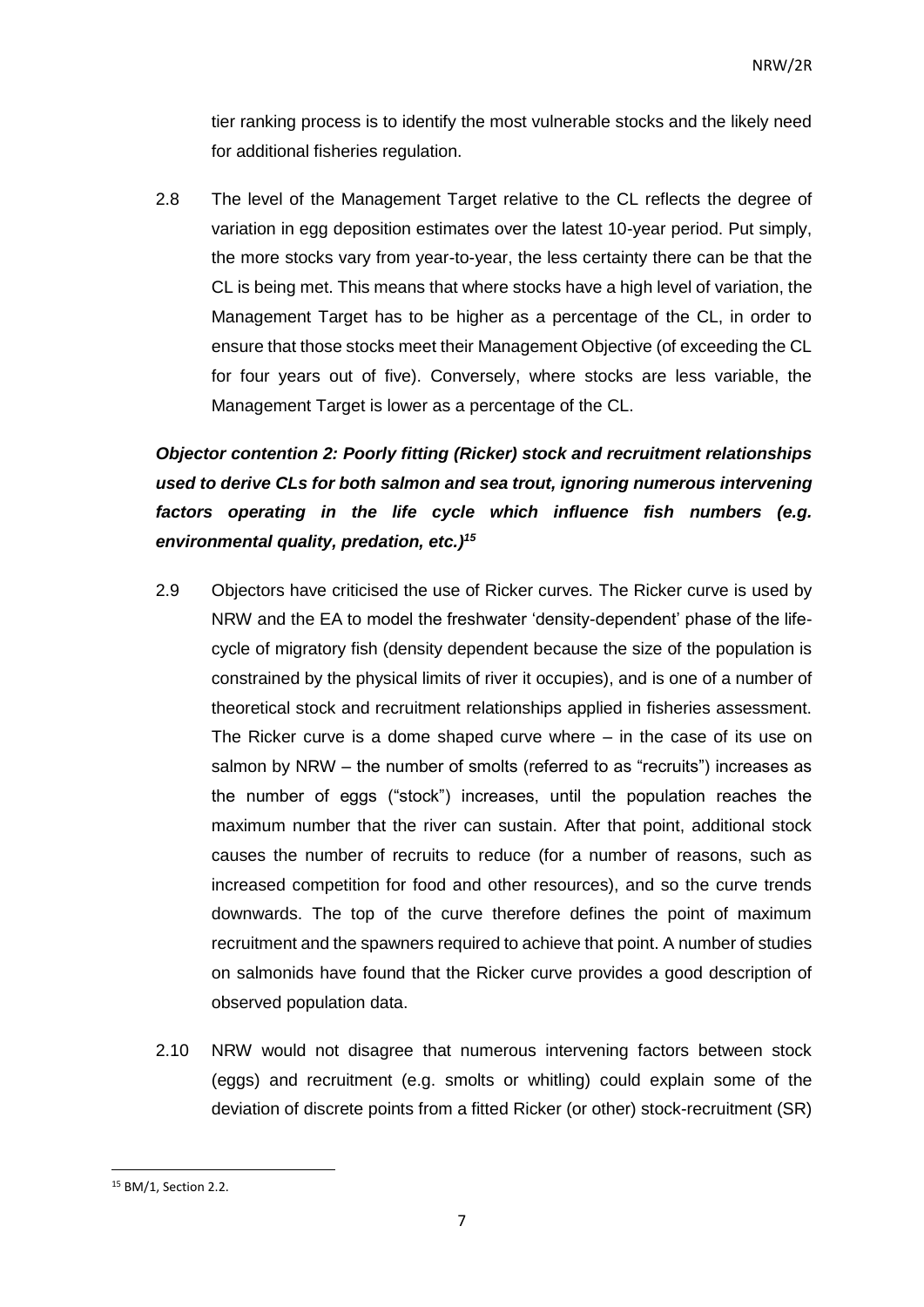relationship, but NRW have not attempted to explore the specific reasons for such deviations in modelling the Ricker stock and recruitment relationships. Rather NRW's focus (in common with other jurisdictions) has been to use these modelled relationships, determined essentially by a process of best fit (explained below), to define biological reference points (e.g. CLs).

- 2.11 NRW do not, however, ignore the likely importance of these various factors to salmon and sea trout stocks, either (i) in trying to better understand, in more detail, the effect of particular factors at particular life stages (the follow-up investigations to the recruitment failure in 2016 is an example of this, as is the application of other fisheries assessment tools, for example, assessments of water body status under the Water Framework Directive to identify environmental constraints on fish populations)<sup>16</sup> or (ii) in addressing these factors as part of NRWs wider approach to environmental management.<sup>17</sup>
- 2.12 For sea trout in particular, Ricker stock recruitment curves have been fitted to these data sets simply to derive a reference point that has an underlying biological basis, and allows for a more defensible assessment procedure than the previous rod catch-per-unit-effort based approach. It also has much in common with the assessment procedures applied to salmon.<sup>18</sup>
- 2.13 Fitting such stock recruitment curves is not an approach novel to NRW (or the EA). Similar approaches have been applied in deriving biological reference points (CLs)) for salmon stocks on Irish rivers (see White *et al.* 2016)<sup>19</sup>.

<sup>16</sup> NRW/2 3.26 to 3.43.

<sup>&</sup>lt;sup>17</sup> See the primary evidence of Peter Gough (NRW/1), Ruth Jenkins (NRW/5) and Robert Vaughn (NRW/6).

<sup>18</sup> NRW/2 paras 4.1 to 4.17.

 $19$  NRW/2Rc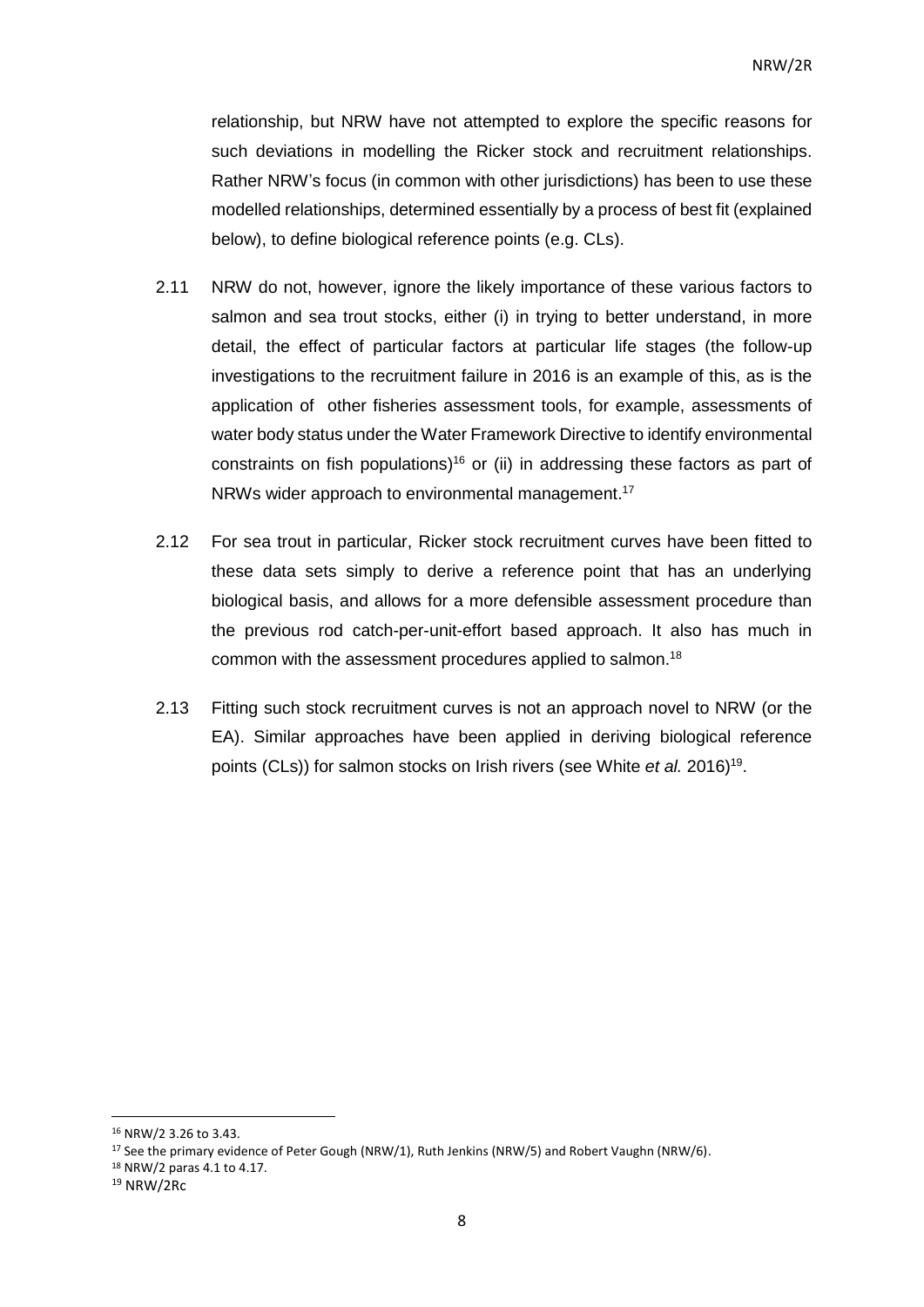### **3 Data sources for stock assessment**

- 3.1 A number of Objectors criticise NRW's data sources and their interpretation for stock assessment purposes, including the following:
	- (a) First, it is claimed that modelled angling exploitation rates, used (on rivers without traps or counters) to raise catches to estimates of run size for CL compliance, do not take adequate account of annual changes in fishing effort or other factors (e.g. flow) likely to influence fishing success.<sup>20</sup> Objectors note that fishing effort (on rivers like the Dee and Mawddach) has declined in recent years and link this to a likely fall in exploitation rate. They also contend that run timing, namely the percentage of the run entering after the end of the angling season, is not properly accounted for in estimating numbers of returning fish.
	- (b) Secondly, catch based assessments were considered by some to be too unreliable and uncertain, and indicated that more counters could and should be deployed. Others were critical of the use of existing trap/counter data – mainly on the Dee, and principally relating to extrapolation of data/observations to other rivers and the general inferences made about stock status and composition. Some called for greater use of juvenile survey data or were critical of the way juvenile survey data had been used in NRW's Technical Case.<sup>21</sup>
	- (c) Finally, NRW was criticised for not using other techniques to evaluate the status of stocks and causes of decline, namely (i) redd counting; (ii) smolt tagging to investigate marine migration routes and sources of loss and (iii) DNA.<sup>22</sup>
- 3.2 In general, these matters are addressed in my primary evidence.<sup>23</sup> I make further points to address these issues in turn below.

1

<sup>20</sup> CPWF/2 paras 41 to 46 and 49.

<sup>&</sup>lt;sup>21</sup> ACC/1 para 16; AR1 paras 14,15, 21 and 37; CPWF/2 paras 51, 52 and 79; PJG/2 questions 1 to 9.

<sup>22</sup> PAAS/1 para 4iii;AR/1 para 63; NH/1A para 30.

<sup>23</sup> NRW/2.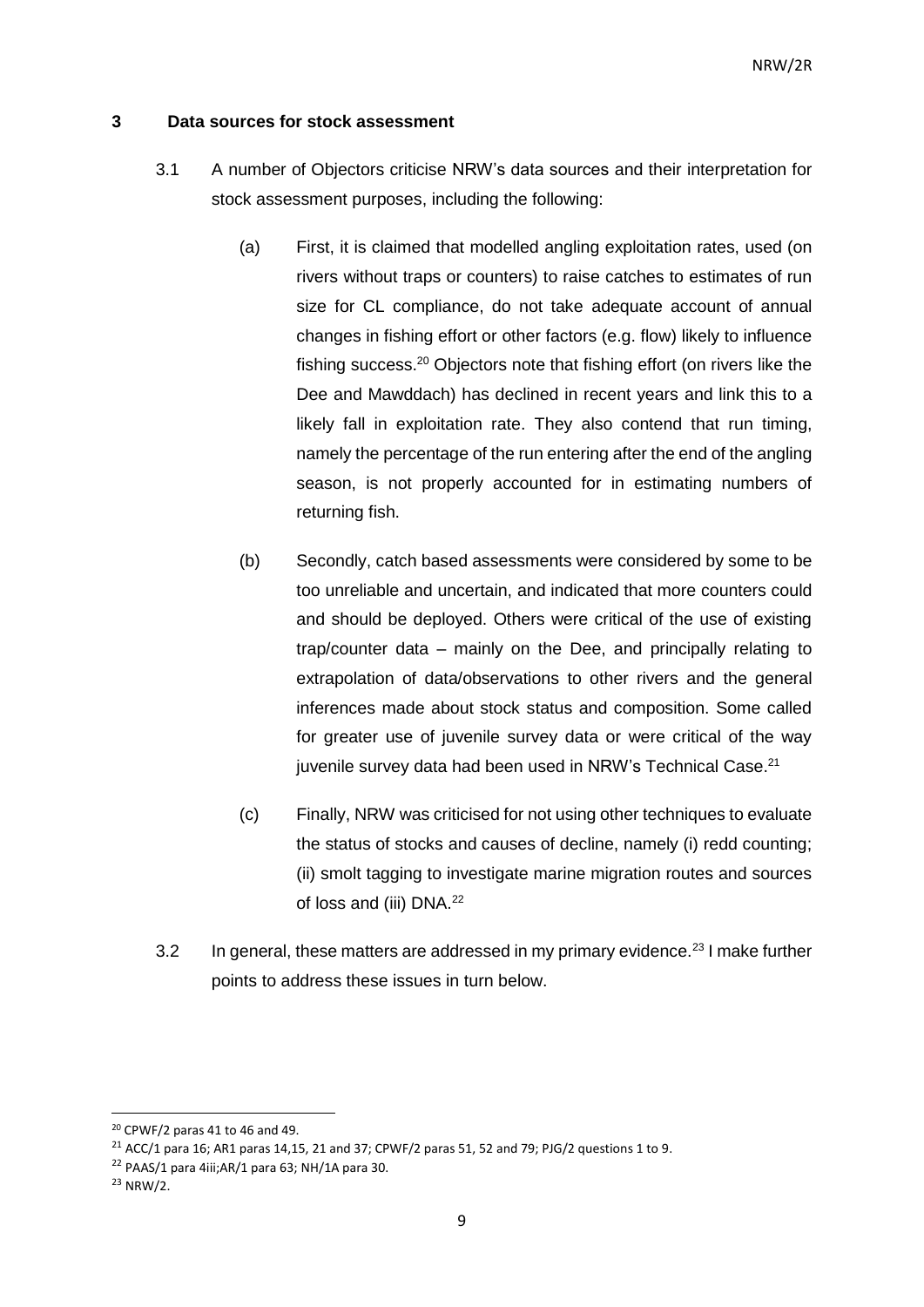*Objector contention 3: Modelled angling exploitation rates, do not take adequate account of annual changes in fishing effort or other factors (e.g. flow) likely to influence fishing success.*

3.3 CPWF refer to evidence of declining fishing effort on the Welsh Dee in recent years (2007-2016) and link this to a similar decline in angling exploitation rate.<sup>24</sup> However, over the full time-series of data available (Fig 1) it is evident that the relationship between these two variables is more complex than CPWF suggest.

*Fig 1 Annual variation in declared angling effort (days fished) and salmon rod exploitation rate (fish of all sea ages) on the Welsh Dee, 1994-2017*



3.4 NRW don't disagree with CPWF<sup>15</sup> that there has been a marked decline in declared angling effort on the Mawddach (including the Wnion) since these data were first collected in 1994, although fishing effort appears to have been relatively stable since 2009 (Fig 2).

*Fig 2 Annual variation in declared angling effort (days fished) on the River Mawddach (including Wnion), 1994-2017*

 $24$  CPWF/2 paras 41 to 46 and 49.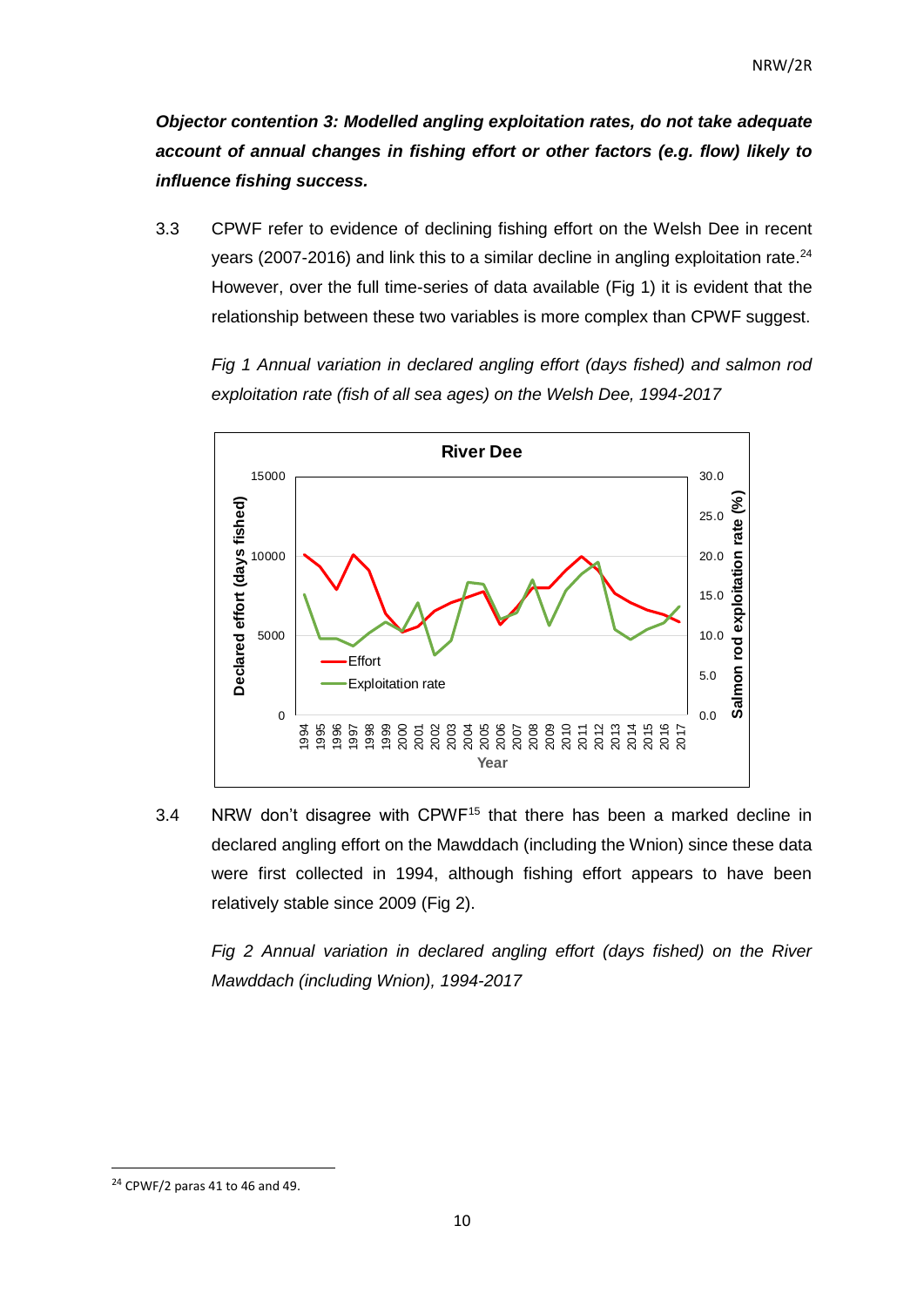

- 3.5 Equally, NRW do not disagree that weather conditions, particularly through the influence on river flow and temperature, can affect fish migration and angling success. As indicated by CPWF poor angling catches in low flow conditions, may not just occur because fish are less 'catchable' but because fewer fish have migrated into the river and hence are available for capture.
- 3.6 Furthermore, the failure of fish to enter rivers in low flow conditions may not just be an issue of delayed migration until more amenable flow conditions arise, but delay in these circumstances may result in increased mortality in estuarial/coastal waters and hence give rise to fewer fish eventually returning to spawn in dry years (e.g. Solomon and Sambrook, 2004 $25$ ). For this reason, and especially at a time when salmon stocks appear to be at exceptionally low levels generally,<sup>26</sup> the extremely dry conditions experienced in the summer of 2018 give particular cause for concern re. their potential impact on returning stocks.
- 3.7 Regarding the matter of out-of-season salmon runs:<sup>27</sup> On the Dee, numbers of salmon entering the river at Chester after the end of the angling season (mid-October) average less than 10% of the total run. Similar figures are evident on the Teifi, where counter reports for Glanteifi for the years 2010-2014 and 2017 indicate that around 77% and 91% of salmon counts (collected April-November)

<sup>25</sup> NRW/2Rd

<sup>26</sup> NRW/2 3.16.2.

 $27$  CPWF/2 paras 41 to 46 and 49.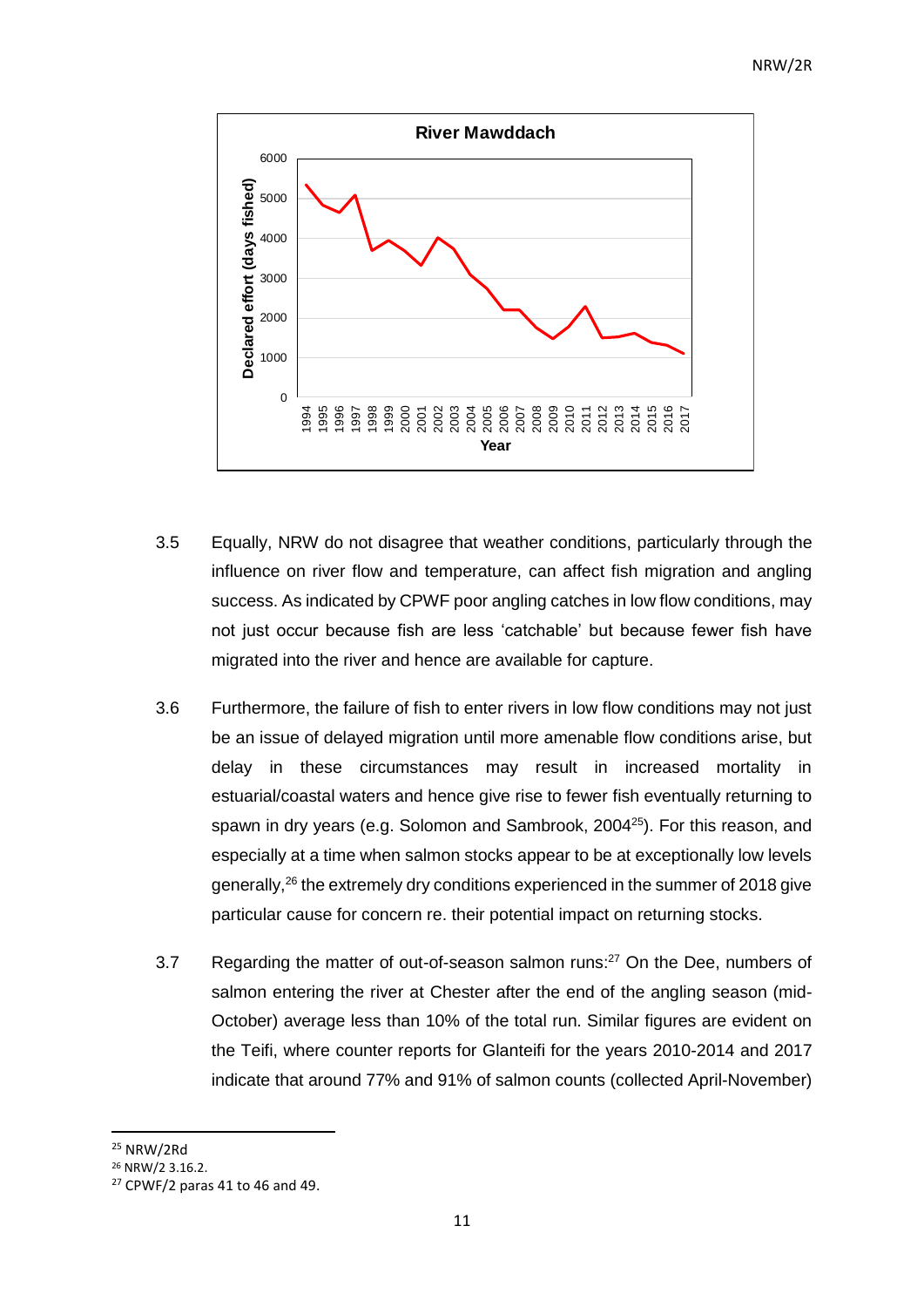were recorded pre-October and pre-November, respectively. Given the marked decline in grilse numbers in recent years, and particularly late summer fish, the proportion of salmon entering rivers after the end of the angling season is likely to diminish. 'Extant' exploitation rates (i.e. expressed as the total catch divided by the annual run) are used to derive run estimates from rod catches and so factor-in the out-season run component.

- 3.8 A review of the models used hitherto to derive angling exploitation rates on rivers without traps or counters is currently underway. This is being conducted jointly by NRW, EA and Cefas, and is supported by a statistical modeller working with the Game and Wildlife Conservation Trust. The review aims to develop a single model to apply to all rivers - building on and refining existing procedures with the aim of utilising a version of this model in the 2018 assessment.
- 3.9 This refined model will draw on recent developments by NRW in this area; namely the exploitation rate model used to derive sea trout returns/spawner numbers from rod catch data. The sea trout model responds to annual changes in species-specific fishing effort and includes a variable to account for in-season flow conditions. <sup>28</sup> The model can be readily adapted for salmon but (pending the above review) hasn't yet been formally applied to this species.

### *Objector Contention 4 Concern about the reliability of rod catch-based assessments and the use/under-use of alternative data from traps/counters*

- 3.10 Objectors have expressed concern about the reliability of the stock assessments, and in particular, the use of rod catch-based assessments, and the use (or lack thereof) of data from traps/counters and juvenile electrofishing surveys.<sup>29</sup> This is largely addressed in my main proof of evidence.<sup>30</sup> NRW's additional response to those concerns is threefold.
- 3.11 First, with regard to the use of counters, there are no simple solutions to estimating the total return of adult salmon and/or sea trout to our rivers, despite claims to the contrary.<sup>31</sup> Obtaining direct estimates from counters or traps is a resource intensive and costly activity both in terms of establishing infrastructure and running facilities. Hence there are few rivers across England or Wales, or

 $\overline{\phantom{a}}$ 

<sup>28</sup> APP/4, Annex 5.

<sup>29</sup> CPWF/2, paras 69 and 70.

<sup>30</sup> NRW/2, section 3.

 $31$  ACC/1 para 16.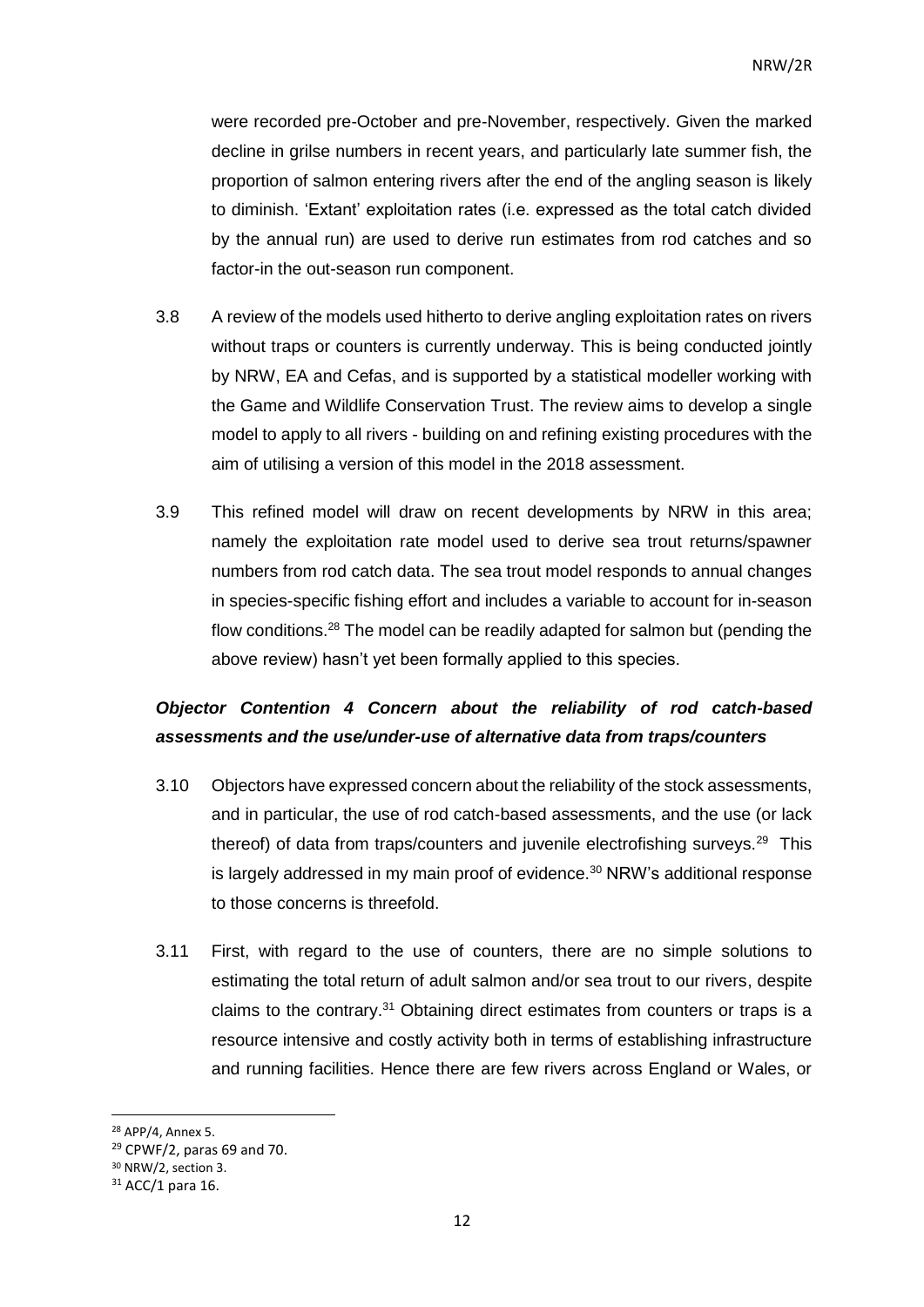the wider North Atlantic area that run such facilities. The data collected at these few sites are used to inform assessments on rivers without counts and where, invariably (e.g. in all UK jurisdictions), there is a great deal of reliance on the use of catch data as indicators of stock abundance.<sup>32</sup>

- 3.12 Secondly, it is argued that extrapolation of data from the Welsh Dee to other rivers is generally unreliable because of the nature of the river: principally its location, size, reservoir construction and flow regulation.<sup>33</sup> This is referred to generally in my main proof of evidence.<sup>34</sup> The following further points are made in addition:
	- (a) There is little information on the areas of stream made inaccessible to spawning salmon as a result of reservoir construction on the Dee (APEM 1998<sup>35</sup>), but it is likely to amount to less than 5% of the C. 6 million m2 wetted area of river currently considered accessible to salmon.
	- (b) Any adverse impact of cold water release is likely to be confined to the C. 10km of the River Tryweryn downstream of Celyn reservoir. The effect of this on salmon hatching and swim-up times was examined by APEM<sup>36</sup> who concluded any impact was negligible. Changes in management of the draw-off point since this report will have further reduced any adverse temperature effects.
	- (c) There are no issues with the oxygen content of water released from these reservoir sites.
	- (d) The stated impacts on fly life and salmon/trout survival are unfounded.
	- (e) The spawning tributaries of the Dee system are not significantly compromised by reservoir construction.
- 3.13 My primary evidence indicates the Dee is similar to other 'counted' salmon rivers in Wales and England in terms of recent patterns and trends in the abundance

1

<sup>32</sup> NRW/2.

<sup>33</sup> AR/1, paras 14-15.

<sup>34</sup> NRW/2.

<sup>35</sup> NRW/2Re. Chapter 6, page 55.

<sup>36</sup> NRW/2Re. Section 5.1.7, page 40.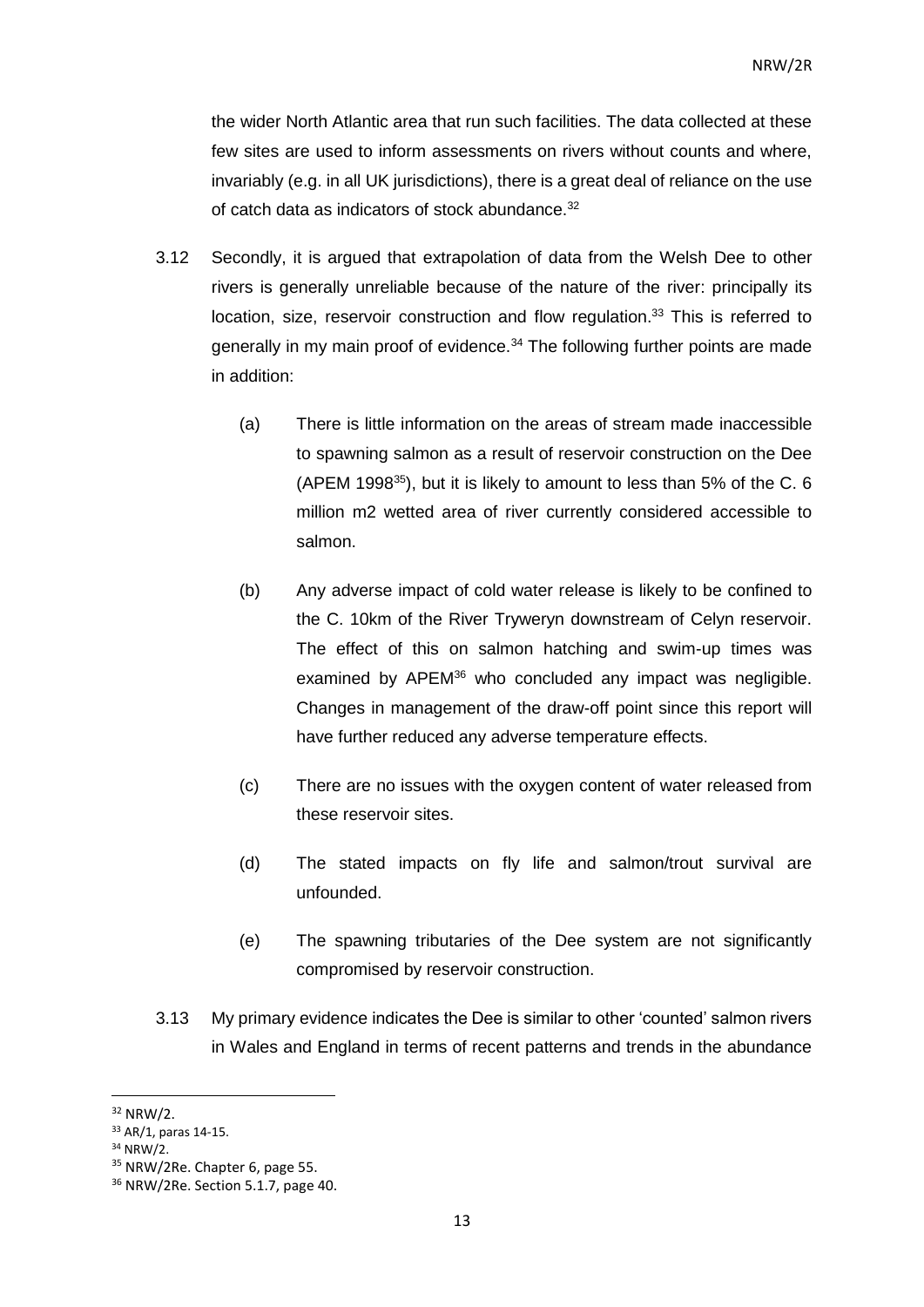and composition of adult stocks.<sup>37</sup> Hence the Dee should not be considered entirely atypical of other Welsh salmon rivers, and the input of Dee data to assessment procedures on other rivers should not be dismissed as invalid.

- 3.14 It is important to note that the direct contribution of the Dee programme to wider assessment procedures is, in reality, relatively limited. This includes application of a sea-age weight key, used on other rivers to estimate proportions of 1SW and MSW salmon in the return (contrary to some claims, this age-weight key is updated annually to reflect changes in size and sea age composition over time<sup>38</sup>).
- 3.15 Monitored rivers other than the Dee also make similar contributions to the assessment process where local information is absent. Objector evidence considers the application of Dee data to the assessment procedures on the Usk appropriate, particularly given the broadly similar nature of the two rivers. $39$

### *Objector contention 5: NRW have failed to use other techniques to evaluate the status of stocks and causes of decline,*

3.16 Objectors have criticised NRW's stock assessment on the basis that it has not used (or under-used) three techniques, namely (i) redd counting; (ii) smolt tagging and (iii) DNA, considered in turn below.

### *(i) Redd counting*

- 3.17 Some Objectors have expressed a lack of trust in the current stock assessments in the absence of redd counts or true records of fish ascending our rivers.<sup>40</sup> A redd is the spawning location of a salmon or sea trout and is identified from disturbance of the river gravels. Redd counting was largely dropped as a means of monitoring spawning activity in England and Wales in the 1980s. There are a number of reasons for this, including:
	- (a) The technique requires coverage of large stretches of river, ideally repeatedly over the spawning season (C. 2-3 months);

<sup>37</sup> NRW/2, paras 3.16-3.25.

<sup>38</sup> CPWF/2, paras 39 and 40.

<sup>39</sup> GM/1, paras 3.12 and 3.13.

<sup>40</sup> PAAS/1, para 4iii.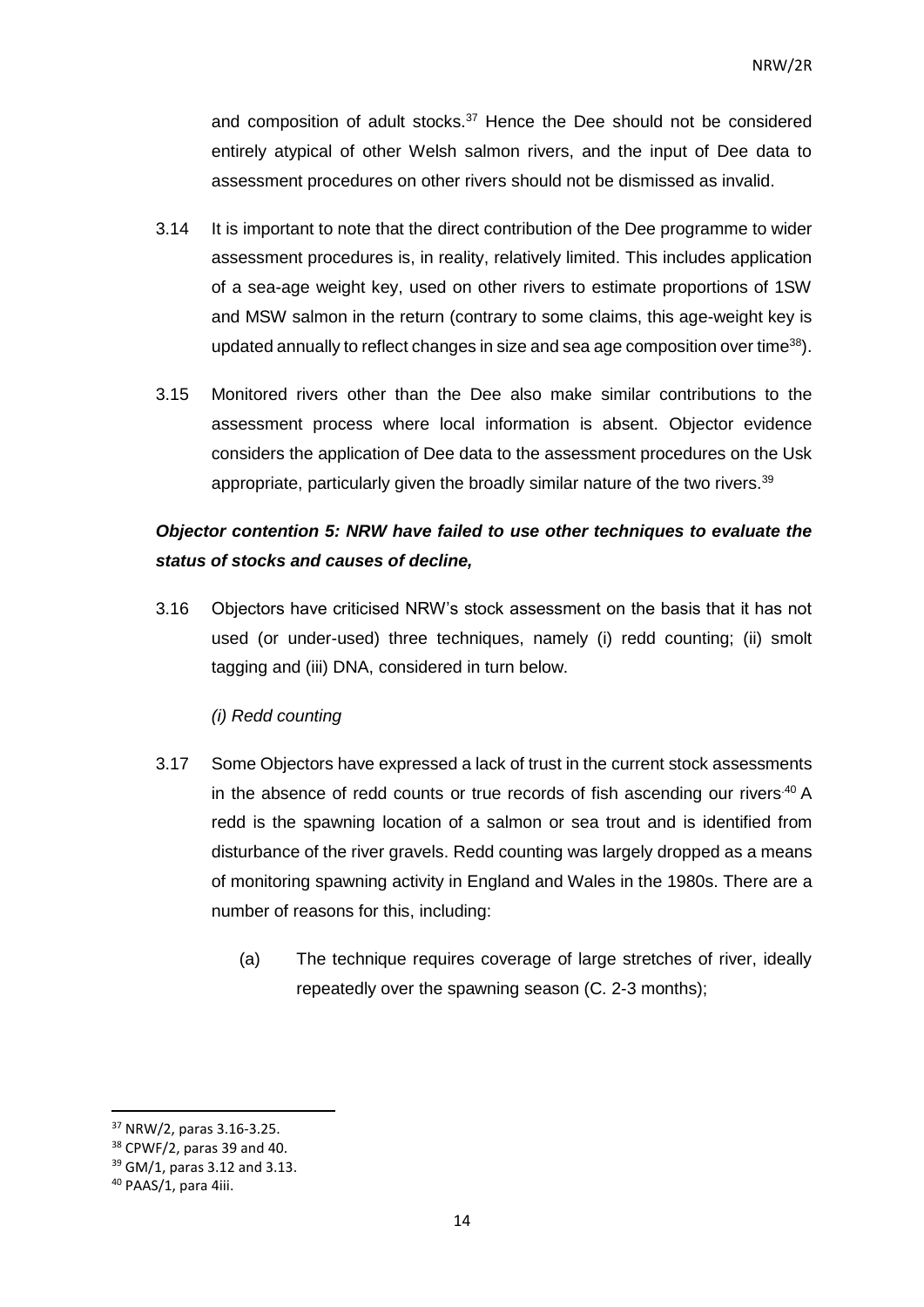- (b) redds are often difficult to spot and/or identify to species (i.e. of salmon or sea trout origin);
- (c) there is uncertainty about the number of redds produced per spawning pair, and;
- (d) identifying redds becomes impossible in high/turbid water conditions (after which any signs of a redd may be completely erased).
- 3.18 Given these limitations, and the labour intensive nature of a systematic redd counting programme, the method was dropped – relying instead on other monitoring methods (catches, juvenile electrofishing surveys and, on some rivers, the deployment of traps and counters) to assess stocks.
- 3.19 The most reliable estimates of adult return are obtained from traps or automated counters. The patterns and trends in these data sets (x3 sites in Wales) are examined in my primary evidence.<sup>41</sup>

#### *(ii) Smolt tagging*

3.20 It is claimed that mortality at sea, associated with salmon farms in the Inner Hebrides (and sea lice infestation), is likely to be a significant source of loss for salmon smolts leaving Welsh rivers, and that NRW should investigate this through smolt tagging studies.<sup>42</sup> Smolt tagging work is undertaken on the Welsh Dee, and a handful of other rivers in England and Wales, to evaluate the proportion of fish which survive to return as adults (providing a measure of 'marine survival' – see example<sup>43</sup>). These studies are not the same as the use of acoustic tags to track the migration routes of individual smolts at sea. The latter approach is expensive and technically challenging. Facilities are being proposed by other jurisdictions – namely an array of scanners between the north coast of Ireland and the west coast of Scotland - that could be used to detect the migration patterns of salmon smolts in this area. That could include, potentially, fish originating in Welsh rivers. There is no evidence to suggest that salmon smolts from west coast rivers in England and Wales are encountering salmon farms in the Inner Hebrides.

<sup>41</sup> NRW/2, paras 3.16 to 3.25.

<sup>42</sup> AR/1, para 63.

<sup>43</sup> ACC/28, Table 25 on p.56.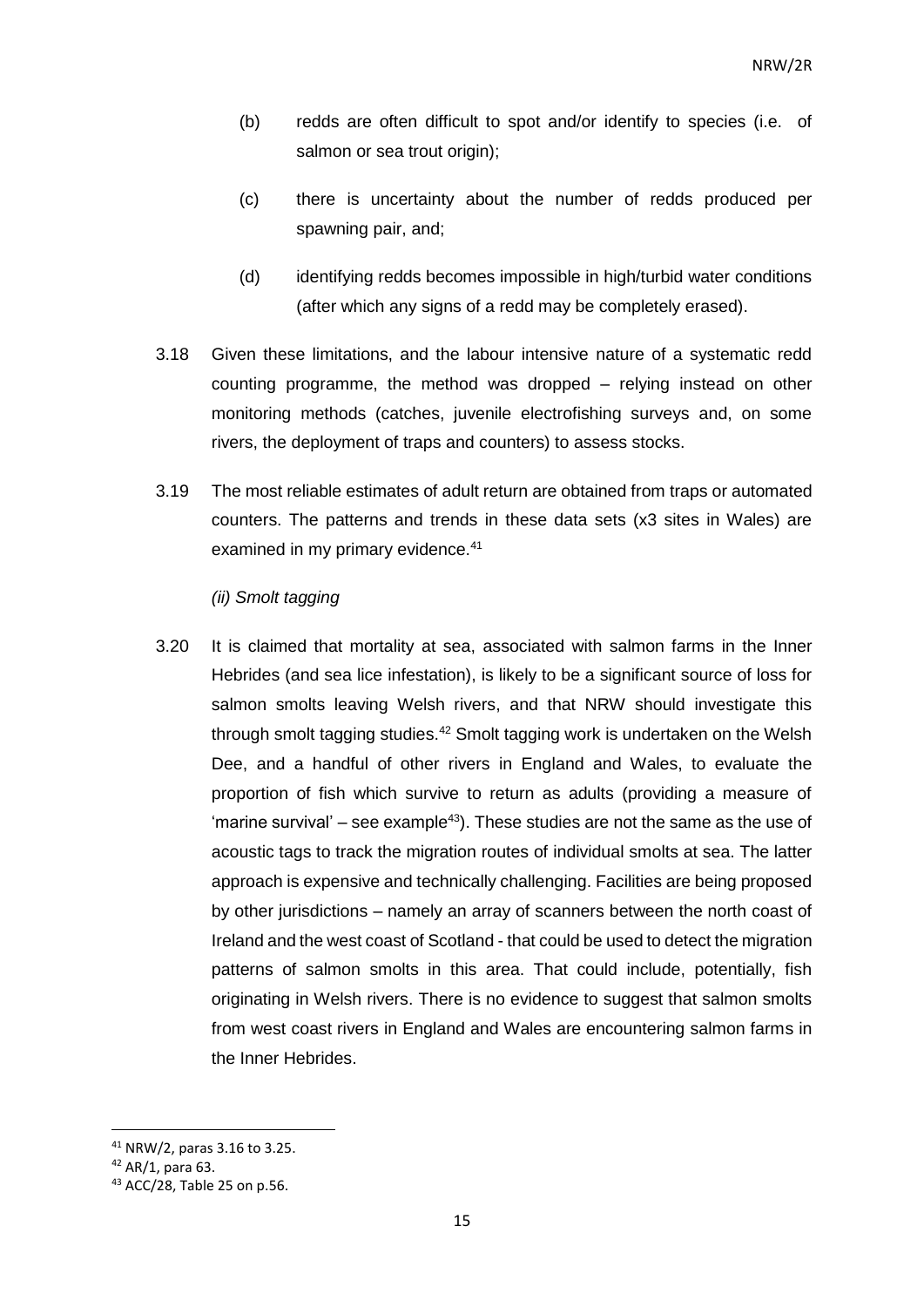### *(iii) DNA*

3.21 It is claimed that NRW should be using DNA techniques applied in the USA to the monitoring of migratory salmonids ('steelheads')<sup>44</sup>. This appears to be a reference to the use of DNA to monitor the presence and, potentially, the abundance of fish and other species from samples extracted from still or running water environments (environmental DNA or eDNA). Such methods are being actively explored by NRW and others, but further research is required to be able to utilise this technique to monitor, for example, the abundance of salmon in our rivers.

<sup>44</sup> NH/1A, para 30.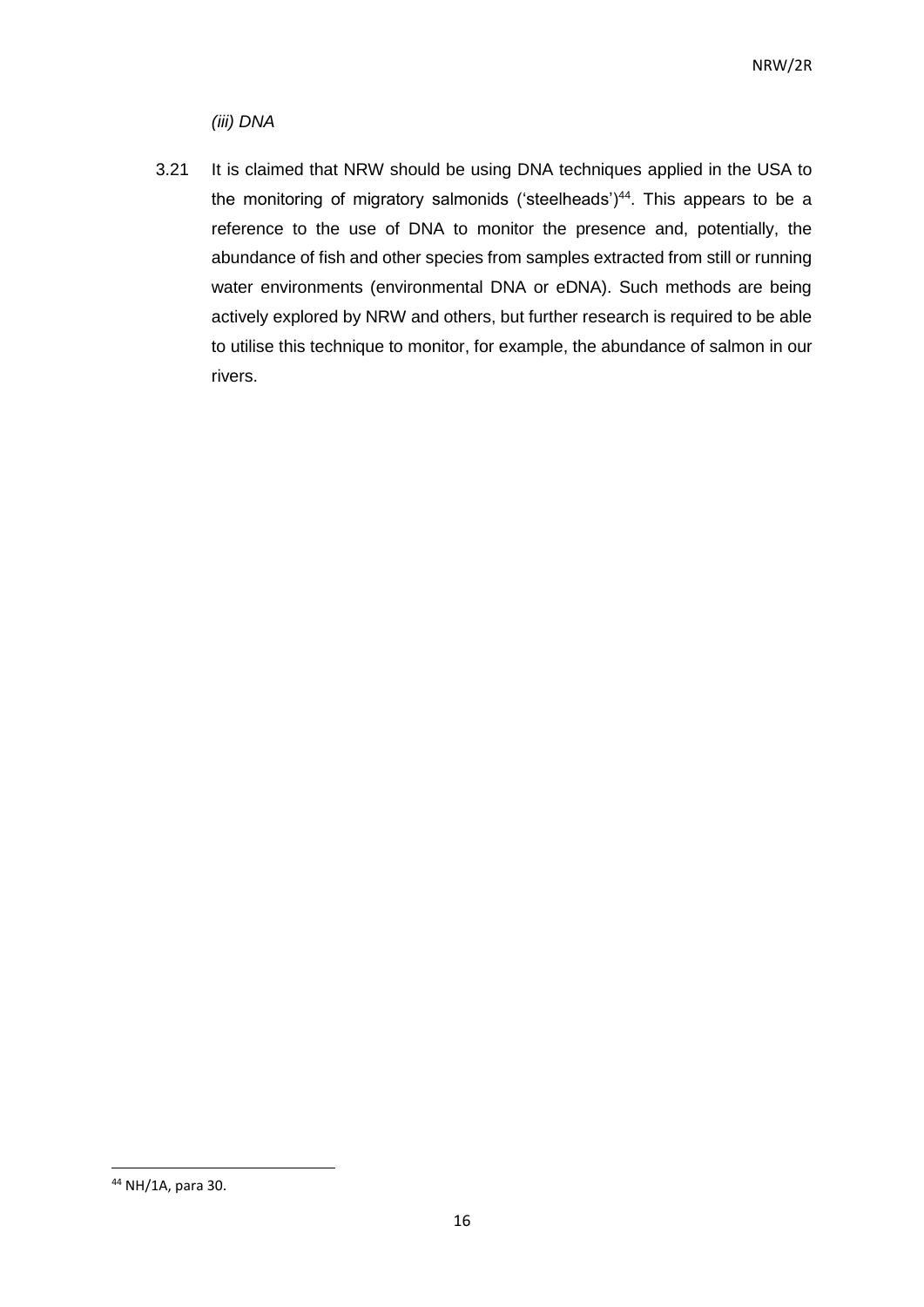### **4 Mr John's request for further information**

4.1 In his supplementary proof of 31 December 2018<sup>45</sup>, Mr John requested various data sets used by NRW to be updated to 2018 and provided to the inquiry. NRW has not had time to do this yet, but will seek to do so by the start of this inquiry.

**<sup>.</sup>** <sup>45</sup> PGJ/1a.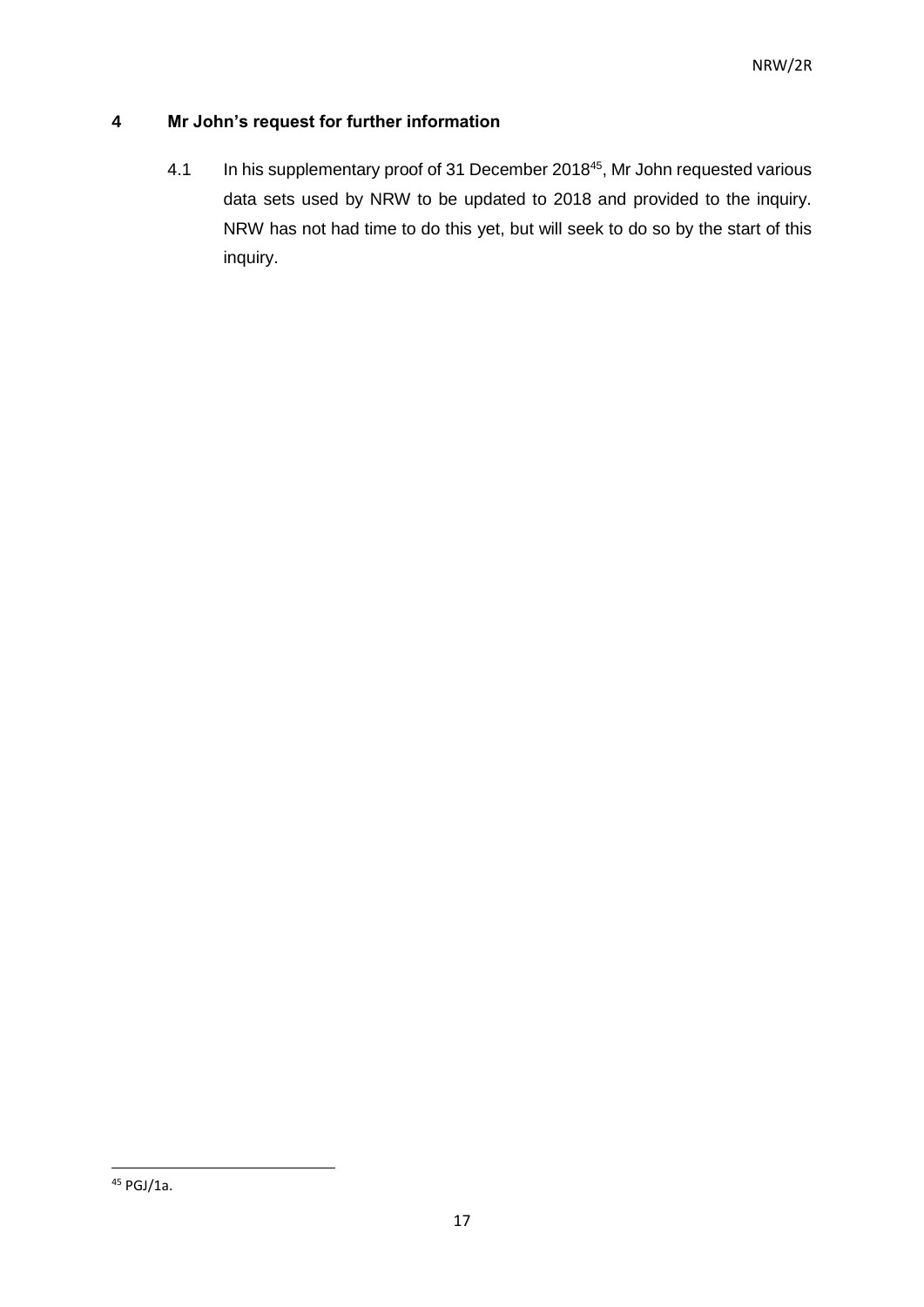This page has been left intentionally blank.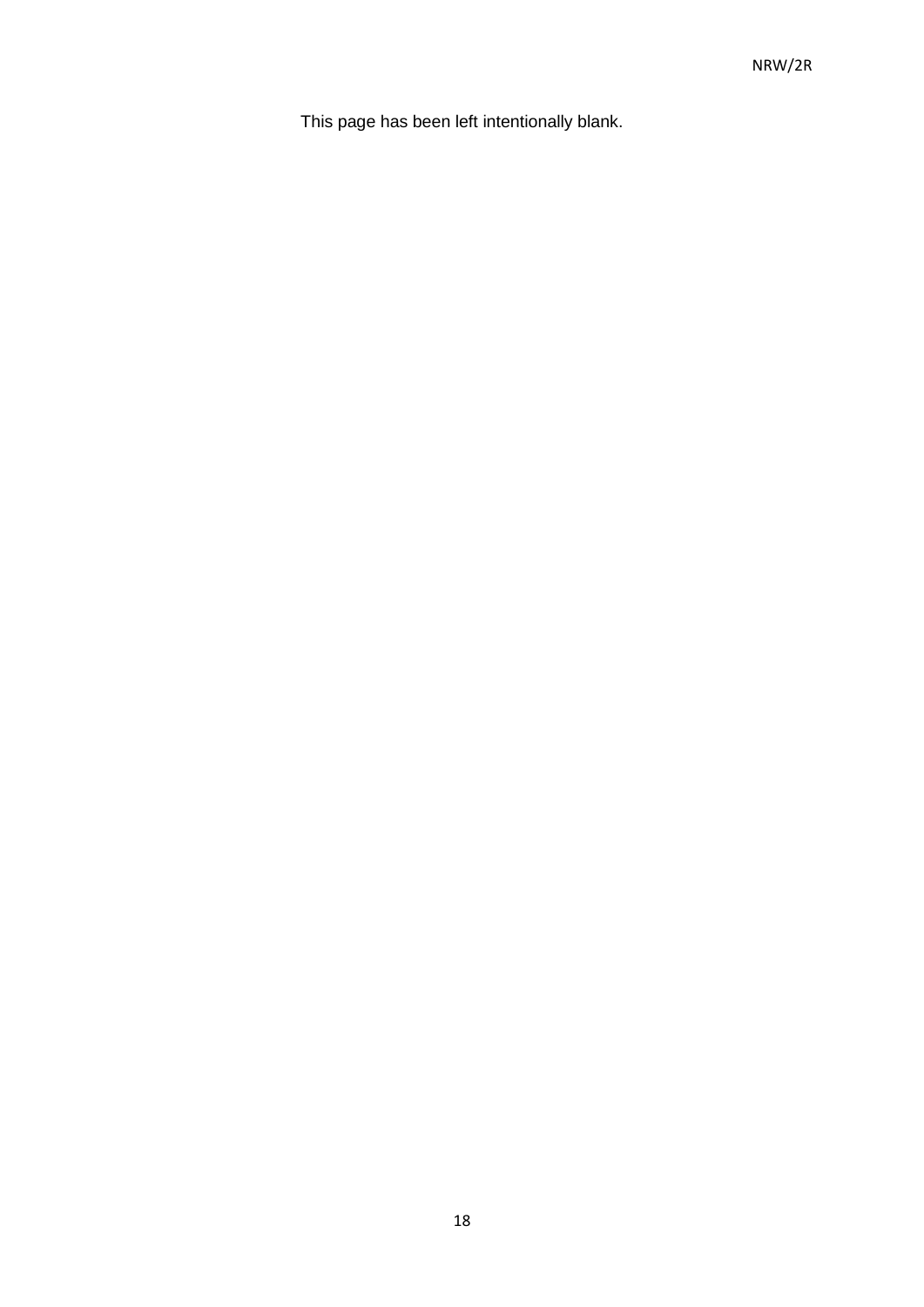NRW/2R

### **5 Conclusions**

- 5.1 The issues addressed in this submission largely relate to (i) misunderstanding and/or mistrust of NRW/EA procedures for deriving and applying Conservation Limits to assess and manage salmon and sea trout in Wales; and (ii) scepticism, mainly (but not entirely) about the quality of catch returns and the procedures used to generate run estimates from catch data as part of the assessment process.
- 5.2 Despite the criticism of these procedures (and the catch, count and other data sets that underpin them) there appears to be some level of agreement between the outcome of NRW's formal stock assessment process, and the informal view of fishermen (expressed in the evidence reviewed here) about the generally poor state of salmon and some sea trout stocks on Welsh rivers. Where there is less agreement is in determining what the fisheries management response should be to failing stocks.
- 5.3 Clearly there are a number of aspects of the stock assessment process that are contentious for fishermen. NRW view the current procedures as providing an objective means of assessing the status of individual river stocks of salmon and sea trout, and a sound basis for making decisions about stock protection. However, no stock assessment process is perfect and there is always room for improvement; to that end a programme of review and refinement is already underway with colleagues in the EA, Cefas and GWCT.